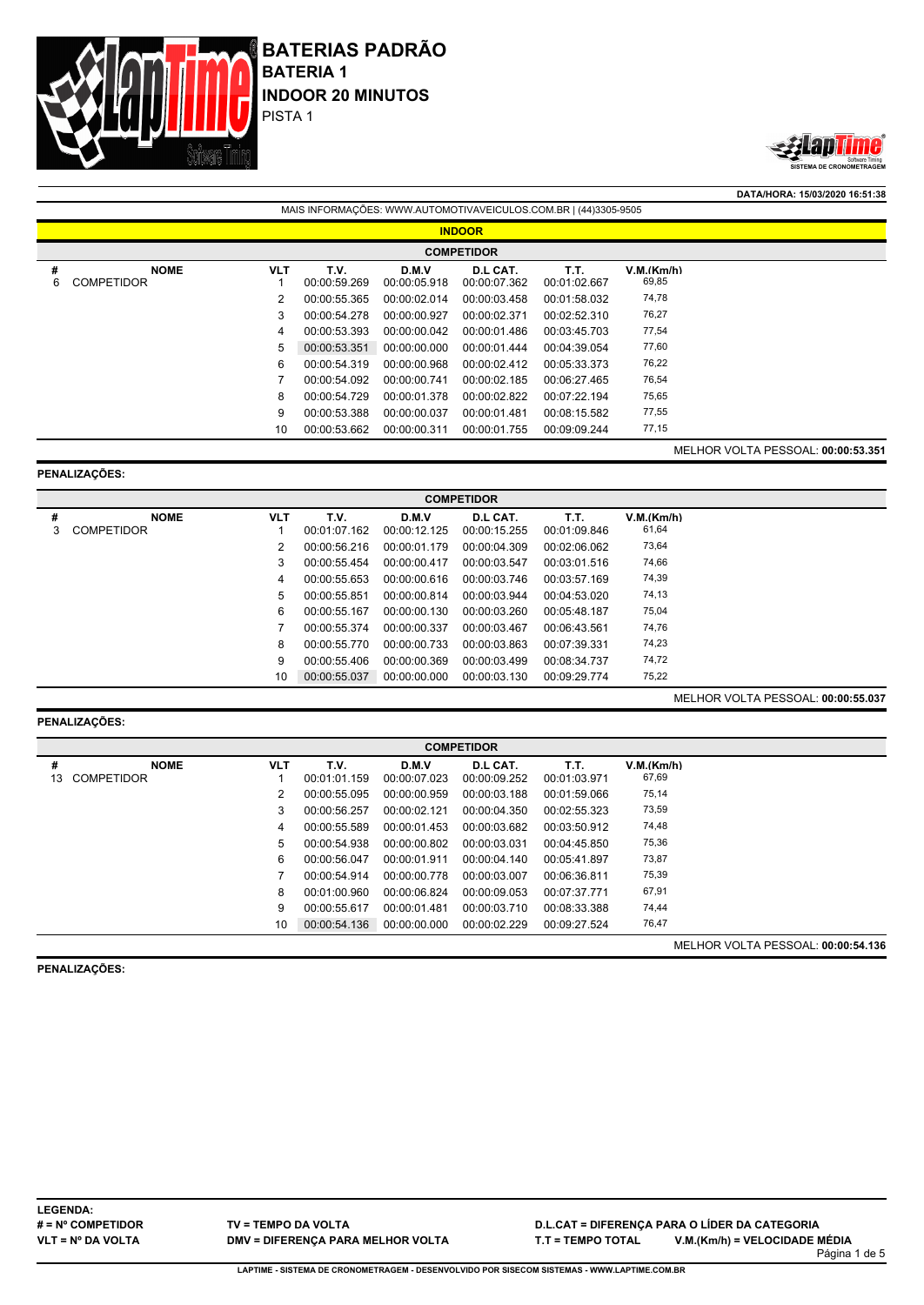



**DATA/HORA: 15/03/2020 16:51:41** MAIS INFORMAÇÕES: WWW.AUTOMOTIVAVEICULOS.COM.BR | (44)3305-9505 **COMPETIDOR # NOME VLT T.V. D.M.V D.L CAT. T.T. V.M.(Km/h)** 4 COMPETIDOR 1 00:01:04.628 00:00:09.848 00:00:12.721 00:01:07.684 64,06 00:00:55.523 00:00:00.743 00:00:03.616 00:02:03.207 74,56 00:00:54.780 00:00:00.000 00:00:02.873 00:02:57.987 75,58 00:00:56.935 00:00:02.155 00:00:05.028 00:03:54.922 72,71 00:01:01.760 00:00:06.980 00:00:09.853 00:04:56.682 67,03 00:01:01.294 00:00:06.514 00:00:09.387 00:05:57.976 67,54 00:00:55.534 00:00:00.754 00:00:03.627 00:06:53.510 74,55 00:00:56.330 00:00:01.550 00:00:04.423 00:07:49.840 73,50 00:00:56.321 00:00:01.541 00:00:04.414 00:08:46.161 73,51 00:00:55.977 00:00:01.197 00:00:04.070 00:09:42.138 73,96 MELHOR VOLTA PESSOAL: **00:00:54.780**

### **PENALIZAÇÕES:**

|   | <b>COMPETIDOR</b> |            |              |              |              |              |            |  |  |  |  |  |  |
|---|-------------------|------------|--------------|--------------|--------------|--------------|------------|--|--|--|--|--|--|
| # | <b>NOME</b>       | <b>VLT</b> | T.V.         | D.M.V        | D.L CAT.     | T.T.         | V.M.(Km/h) |  |  |  |  |  |  |
|   | <b>COMPETIDOR</b> |            | 00:01:00.659 | 00:00:06.417 | 00:00:08.752 | 00:01:01.616 | 68,25      |  |  |  |  |  |  |
|   |                   | 2          | 00:00:55.351 | 00:00:01.109 | 00:00:03.444 | 00:01:56.967 | 74,80      |  |  |  |  |  |  |
|   |                   | 3          | 00:00:56.350 | 00:00:02.108 | 00:00:04.443 | 00:02:53.317 | 73,47      |  |  |  |  |  |  |
|   |                   | 4          | 00:00:54.242 | 00:00:00.000 | 00:00:02.335 | 00:03:47.559 | 76,32      |  |  |  |  |  |  |
|   |                   | 5          | 00:00:54.406 | 00:00:00.164 | 00:00:02.499 | 00:04:41.965 | 76,09      |  |  |  |  |  |  |
|   |                   | 6          | 00:00:55.314 | 00:00:01.072 | 00:00:03.407 | 00:05:37.279 | 74,85      |  |  |  |  |  |  |
|   |                   |            | 00:00:56.991 | 00:00:02.749 | 00:00:05.084 | 00:06:34.270 | 72,64      |  |  |  |  |  |  |
|   |                   | 8          | 00:00:55.500 | 00:00:01.258 | 00:00:03.593 | 00:07:29.770 | 74,59      |  |  |  |  |  |  |
|   |                   | 9          | 00:00:55.800 | 00:00:01.558 | 00:00:03.893 | 00:08:25.570 | 74,19      |  |  |  |  |  |  |
|   |                   | 10         | 00:00:55.033 | 00:00:00.791 | 00:00:03.126 | 00:09:20.603 | 75,23      |  |  |  |  |  |  |

### **PENALIZAÇÕES:**

|    | <b>COMPETIDOR</b> |            |              |              |              |              |            |                           |  |  |  |  |
|----|-------------------|------------|--------------|--------------|--------------|--------------|------------|---------------------------|--|--|--|--|
| #  | <b>NOME</b>       | <b>VLT</b> | T.V.         | D.M.V        | D.L CAT.     | T.T.         | V.M.(Km/h) |                           |  |  |  |  |
| 11 | <b>COMPETIDOR</b> |            | 00:00:59.103 | 00:00:06.002 | 00:00:07.196 | 00:00:59.284 | 70,05      |                           |  |  |  |  |
|    |                   |            | 00:00:53.994 | 00:00:00.893 | 00:00:02.087 | 00:01:53.278 | 76,68      |                           |  |  |  |  |
|    |                   | 3          | 00:00:54.242 | 00:00:01.141 | 00:00:02.335 | 00:02:47.520 | 76,32      |                           |  |  |  |  |
|    |                   | 4          | 00:00:53.524 | 00:00:00.423 | 00:00:01.617 | 00:03:41.044 | 77,35      |                           |  |  |  |  |
|    |                   | 5          | 00:00:53.101 | 00:00:00.000 | 00:00:01.194 | 00:04:34.145 | 77,96      |                           |  |  |  |  |
|    |                   | 6          | 00:00:55.055 | 00:00:01.954 | 00:00:03.148 | 00:05:29.200 | 75,20      |                           |  |  |  |  |
|    |                   |            | 00:00:53.746 | 00:00:00.645 | 00:00:01.839 | 00:06:22.946 | 77,03      |                           |  |  |  |  |
|    |                   | 8          | 00:00:54.289 | 00:00:01.188 | 00:00:02.382 | 00:07:17.235 | 76,26      |                           |  |  |  |  |
|    |                   | 9          | 00:00:54.787 | 00:00:01.686 | 00:00:02.880 | 00:08:12.022 | 75,57      |                           |  |  |  |  |
|    |                   | 10         | 00:00:53.950 | 00:00:00.849 | 00:00:02.043 | 00:09:05.972 | 76,74      |                           |  |  |  |  |
|    |                   |            |              |              |              |              |            | 1171110011017100001100001 |  |  |  |  |

**PENALIZAÇÕES:**

MELHOR VOLTA PESSOAL: **00:00:53.101**

MELHOR VOLTA PESSOAL: **00:00:54.242**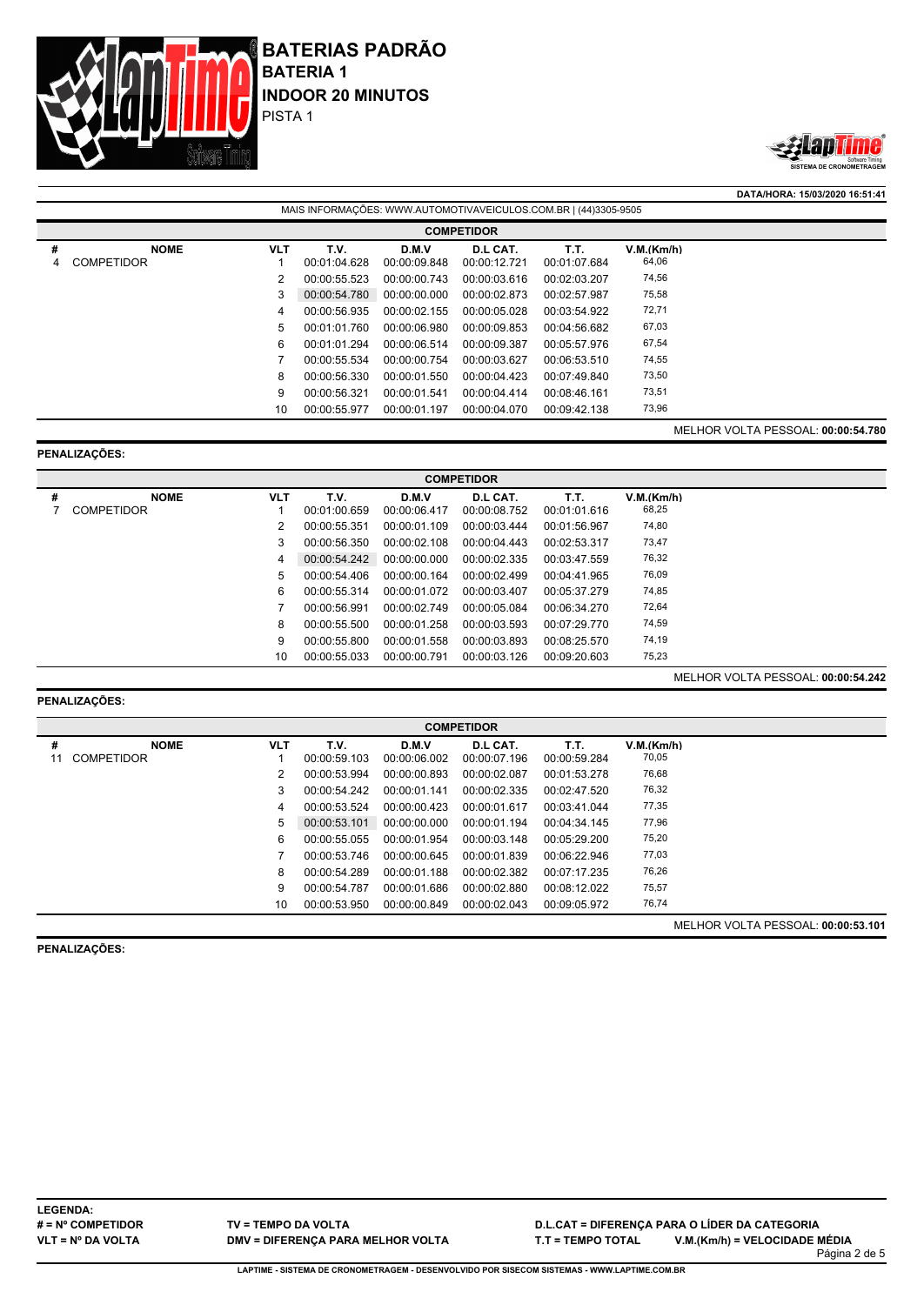



**DATA/HORA: 15/03/2020 16:51:41** MAIS INFORMAÇÕES: WWW.AUTOMOTIVAVEICULOS.COM.BR | (44)3305-9505 **COMPETIDOR # NOME VLT T.V. D.M.V D.L CAT. T.T. V.M.(Km/h)** 10 COMPETIDOR 1 00:01:03.108 00:00:08.763 00:00:11.201 00:01:06.587 65,60 00:00:55.291 00:00:00.946 00:00:03.384 00:02:01.878 74,88 00:00:54.345 00:00:00.000 00:00:02.438 00:02:56.223 76,18 00:00:58.524 00:00:04.179 00:00:06.617 00:03:54.747 70,74 00:01:00.496 00:00:06.151 00:00:08.589 00:04:55.243 68,43 00:00:55.716 00:00:01.371 00:00:03.809 00:05:50.959 74,31 00:00:56.401 00:00:02.056 00:00:04.494 00:06:47.360 73,40 00:00:56.807 00:00:02.462 00:00:04.900 00:07:44.167 72,88 00:00:56.019 00:00:01.674 00:00:04.112 00:08:40.186 73,90 00:00:56.394 00:00:02.049 00:00:04.487 00:09:36.580 73,41 MELHOR VOLTA PESSOAL: **00:00:54.345**

### **PENALIZAÇÕES:**

|   | <b>COMPETIDOR</b> |            |              |              |              |              |            |  |  |  |  |  |  |
|---|-------------------|------------|--------------|--------------|--------------|--------------|------------|--|--|--|--|--|--|
| # | <b>NOME</b>       | <b>VLT</b> | T.V.         | D.M.V        | D.L CAT.     | T.T.         | V.M.(Km/h) |  |  |  |  |  |  |
|   | <b>COMPETIDOR</b> |            | 00:01:00.706 | 00:00:06.635 | 00:00:08.799 | 00:01:04.957 | 68,20      |  |  |  |  |  |  |
|   |                   | 2          | 00:00:54.071 | 00:00:00.000 | 00:00:02.164 | 00:01:59.028 | 76,57      |  |  |  |  |  |  |
|   |                   | 3          | 00:00:56.210 | 00:00:02.139 | 00:00:04.303 | 00:02:55.238 | 73,65      |  |  |  |  |  |  |
|   |                   | 4          | 00:00:54.616 | 00:00:00.545 | 00:00:02.709 | 00:03:49.854 | 75,80      |  |  |  |  |  |  |
|   |                   | 5          | 00:00:55.058 | 00:00:00.987 | 00:00:03.151 | 00:04:44.912 | 75,19      |  |  |  |  |  |  |
|   |                   | 6          | 00:00:55.285 | 00:00:01.214 | 00:00:03.378 | 00:05:40.197 | 74,88      |  |  |  |  |  |  |
|   |                   |            | 00:00:54.942 | 00:00:00.871 | 00:00:03.035 | 00:06:35.139 | 75,35      |  |  |  |  |  |  |
|   |                   | 8          | 00:00:56.718 | 00:00:02.647 | 00:00:04.811 | 00:07:31.857 | 72,99      |  |  |  |  |  |  |
|   |                   | 9          | 00:00:55.461 | 00:00:01.390 | 00:00:03.554 | 00:08:27.318 | 74,65      |  |  |  |  |  |  |
|   |                   | 10         | 00:00:55.559 | 00:00:01.488 | 00:00:03.652 | 00:09:22.877 | 74,52      |  |  |  |  |  |  |

### **PENALIZAÇÕES:**

|   | <b>COMPETIDOR</b> |            |              |              |              |              |            |  |  |  |  |  |  |
|---|-------------------|------------|--------------|--------------|--------------|--------------|------------|--|--|--|--|--|--|
| # | <b>NOME</b>       | <b>VLT</b> | T.V.         | D.M.V        | D.L CAT.     | T.T.         | V.M.(Km/h) |  |  |  |  |  |  |
| 9 | <b>COMPETIDOR</b> |            | 00:01:02.901 | 00:00:10.994 | 00:00:10.994 | 00:01:02.901 | 65,82      |  |  |  |  |  |  |
|   |                   | 2          | 00:00:54.274 | 00:00:02.367 | 00:00:02.367 | 00:01:57.175 | 76,28      |  |  |  |  |  |  |
|   |                   | 3          | 00:00:52.522 | 00:00:00.615 | 00:00:00.615 | 00:02:49.697 | 78,82      |  |  |  |  |  |  |
|   |                   | 4          | 00:00:51.907 | 00:00:00.000 | 00:00:00.000 | 00:03:41.604 | 79,76      |  |  |  |  |  |  |
|   |                   | 5.         | 00:00:52.742 | 00:00:00.835 | 00:00:00.835 | 00:04:34.346 | 78,50      |  |  |  |  |  |  |
|   |                   | 6          | 00:00:52.556 | 00:00:00.649 | 00:00:00.649 | 00:05:26.902 | 78,77      |  |  |  |  |  |  |
|   |                   |            | 00:00:52.669 | 00:00:00.762 | 00:00:00.762 | 00:06:19.571 | 78,60      |  |  |  |  |  |  |
|   |                   | 8          | 00:00:52.634 | 00:00:00.727 | 00:00:00.727 | 00:07:12.205 | 78,66      |  |  |  |  |  |  |
|   |                   | 9          | 00:00:52.748 | 00:00:00.841 | 00:00:00.841 | 00:08:04.953 | 78,49      |  |  |  |  |  |  |
|   |                   | 10         | 00:00:53.102 | 00:00:01.195 | 00:00:01.195 | 00:08:58.055 | 77,96      |  |  |  |  |  |  |
|   |                   |            |              |              |              |              |            |  |  |  |  |  |  |

**PENALIZAÇÕES:**

MELHOR VOLTA PESSOAL: **00:00:51.907**

MELHOR VOLTA PESSOAL: **00:00:54.071**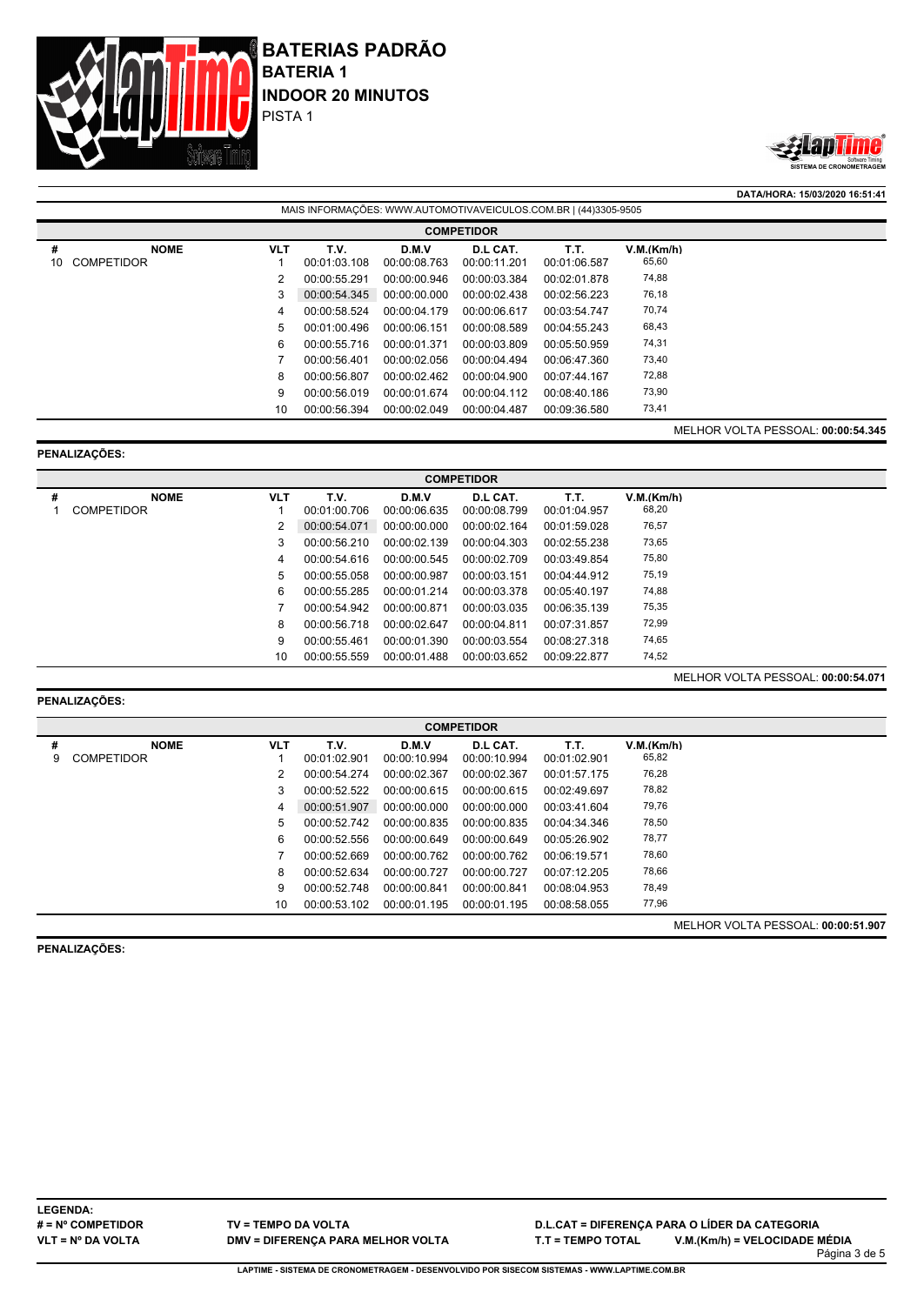



**DATA/HORA: 15/03/2020 16:51:41**

|         | MAIS INFORMAÇÕES: WWW.AUTOMOTIVAVEICULOS.COM.BR   (44)3305-9505 |            |                      |                       |                          |                      |                     |                                    |  |  |  |  |
|---------|-----------------------------------------------------------------|------------|----------------------|-----------------------|--------------------------|----------------------|---------------------|------------------------------------|--|--|--|--|
|         | <b>COMPETIDOR</b>                                               |            |                      |                       |                          |                      |                     |                                    |  |  |  |  |
| #<br>14 | <b>NOME</b><br><b>COMPETIDOR</b>                                | <b>VLT</b> | T.V.<br>00:01:01.397 | D.M.V<br>00:00:06.976 | D.L CAT.<br>00:00:09.490 | Т.Т.<br>00:01:05.463 | V.M.(Km/h)<br>67,43 |                                    |  |  |  |  |
|         |                                                                 | 2          | 00:00:54.926         | 00:00:00.505          | 00:00:03.019             | 00:02:00.389         | 75,37               |                                    |  |  |  |  |
|         |                                                                 | 3          | 00:00:55.249         | 00:00:00.828          | 00:00:03.342             | 00:02:55.638         | 74,93               |                                    |  |  |  |  |
|         |                                                                 | 4          | 00:00:56.264         | 00:00:01.843          | 00:00:04.357             | 00:03:51.902         | 73,58               |                                    |  |  |  |  |
|         |                                                                 | 5          | 00:00:54.608         | 00:00:00.187          | 00:00:02.701             | 00:04:46.510         | 75,81               |                                    |  |  |  |  |
|         |                                                                 | 6          | 00:00:54.892         | 00:00:00.471          | 00:00:02.985             | 00:05:41.402         | 75,42               |                                    |  |  |  |  |
|         |                                                                 |            | 00:00:54.421         | 00:00:00.000          | 00:00:02.514             | 00:06:35.823         | 76,07               |                                    |  |  |  |  |
|         |                                                                 | 8          | 00:00:56.500         | 00:00:02.079          | 00:00:04.593             | 00:07:32.323         | 73,27               |                                    |  |  |  |  |
|         |                                                                 | 9          | 00:00:54.617         | 00:00:00.196          | 00:00:02.710             | 00:08:26.940         | 75,80               |                                    |  |  |  |  |
|         |                                                                 | 10         | 00:00:55.751         | 00:00:01.330          | 00:00:03.844             | 00:09:22.691         | 74,26               |                                    |  |  |  |  |
|         |                                                                 |            |                      |                       |                          |                      |                     | MELHOR VOLTA PESSOAL: 00:00:54.421 |  |  |  |  |

# **PENALIZAÇÕES:**

|   | <b>COMPETIDOR</b> |            |              |              |              |              |            |  |  |  |  |  |  |
|---|-------------------|------------|--------------|--------------|--------------|--------------|------------|--|--|--|--|--|--|
| # | <b>NOME</b>       | <b>VLT</b> | T.V.         | D.M.V        | D.L CAT.     | Т.Т.         | V.M.(Km/h) |  |  |  |  |  |  |
|   | <b>COMPETIDOR</b> |            | 00:00:59.461 | 00:00:05.998 | 00:00:07.554 | 00:01:02.469 | 69,63      |  |  |  |  |  |  |
|   |                   |            | 00:00:55.185 | 00:00:01.722 | 00:00:03.278 | 00:01:57.654 | 75,02      |  |  |  |  |  |  |
|   |                   | 3          | 00:00:57.034 | 00:00:03.571 | 00:00:05.127 | 00:02:54.688 | 72,59      |  |  |  |  |  |  |
|   |                   | 4          | 00:00:54.986 | 00:00:01.523 | 00:00:03.079 | 00:03:49.674 | 75,29      |  |  |  |  |  |  |
|   |                   | 5          | 00:00:53.463 | 00:00:00.000 | 00:00:01.556 | 00:04:43.137 | 77,44      |  |  |  |  |  |  |
|   |                   | 6          | 00:00:54.323 | 00:00:00.860 | 00:00:02.416 | 00:05:37.460 | 76,21      |  |  |  |  |  |  |
|   |                   |            | 00:00:57.131 | 00:00:03.668 | 00:00:05.224 | 00:06:34.591 | 72,47      |  |  |  |  |  |  |
|   |                   | 8          | 00:00:55.350 | 00:00:01.887 | 00:00:03.443 | 00:07:29.941 | 74,80      |  |  |  |  |  |  |
|   |                   | 9          | 00:00:56.311 | 00:00:02.848 | 00:00:04.404 | 00:08:26.252 | 73,52      |  |  |  |  |  |  |
|   |                   | 10         | 00:00:55.626 | 00:00:02.163 | 00:00:03.719 | 00:09:21.878 | 74,43      |  |  |  |  |  |  |

# **PENALIZAÇÕES:**

|    | <b>COMPETIDOR</b> |            |              |              |              |              |            |                                    |  |  |  |  |
|----|-------------------|------------|--------------|--------------|--------------|--------------|------------|------------------------------------|--|--|--|--|
| #  | <b>NOME</b>       | <b>VLT</b> | T.V.         | D.M.V        | D.L CAT.     | T.T.         | V.M.(Km/h) |                                    |  |  |  |  |
| 12 | <b>COMPETIDOR</b> |            | 00:01:03.990 | 00:00:09.873 | 00:00:12.083 | 00:01:06.875 | 64,70      |                                    |  |  |  |  |
|    |                   |            | 00:00:55.619 | 00:00:01.502 | 00:00:03.712 | 00:02:02.494 | 74,43      |                                    |  |  |  |  |
|    |                   | 3          | 00:00:54.197 | 00:00:00.080 | 00:00:02.290 | 00:02:56.691 | 76,39      |                                    |  |  |  |  |
|    |                   | 4          | 00:00:57.658 | 00:00:03.541 | 00:00:05.751 | 00:03:54.349 | 71,80      |                                    |  |  |  |  |
|    |                   | 5          | 00:00:54.485 | 00:00:00.368 | 00:00:02.578 | 00:04:48.834 | 75,98      |                                    |  |  |  |  |
|    |                   | 6          | 00:00:54.197 | 00:00:00.080 | 00:00:02.290 | 00:05:43.031 | 76,39      |                                    |  |  |  |  |
|    |                   |            | 00:00:54.117 | 00:00:00.000 | 00:00:02.210 | 00:06:37.148 | 76,50      |                                    |  |  |  |  |
|    |                   | 8          | 00:00:55.370 | 00:00:01.253 | 00:00:03.463 | 00:07:32.518 | 74,77      |                                    |  |  |  |  |
|    |                   | 9          | 00:00:55.076 | 00:00:00.959 | 00:00:03.169 | 00:08:27.594 | 75,17      |                                    |  |  |  |  |
|    |                   | 10         | 00:00:55.491 | 00:00:01.374 | 00:00:03.584 | 00:09:23.085 | 74,61      |                                    |  |  |  |  |
|    |                   |            |              |              |              |              |            | MELHOR VOLTA PESSOAL: 00:00:54.117 |  |  |  |  |

**PENALIZAÇÕES:**

MELHOR VOLTA PESSOAL: **00:00:53.463**